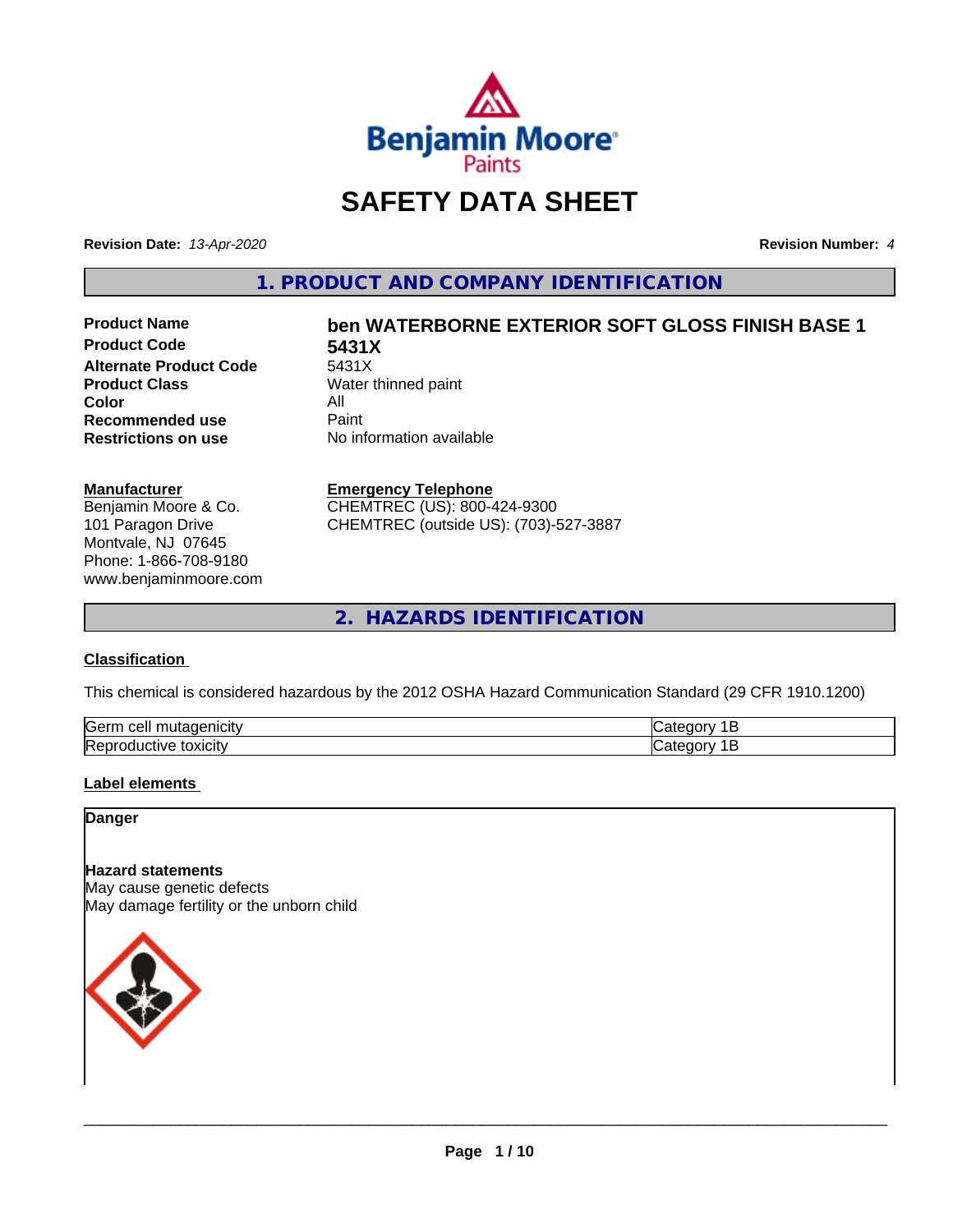**Appearance** liquid **Odor 11 Odor 11 Odor 11 Odor 11 Odor 11 Odor 11 Odor 11 Odor 11 Odor 11 Odor 11 Odor 11 Odor 11 Odor 11 Odor 11 Odor 11 Odor 11 Odor 11 Odor 11 Odor** 11

#### **Precautionary Statements - Prevention**

Obtain special instructions before use Do not handle until all safety precautions have been read and understood Use personal protective equipment as required

#### **Precautionary Statements - Response**

IF exposed or concerned: Get medical advice/attention

## **Precautionary Statements - Storage**

Store locked up

#### **Precautionary Statements - Disposal** Dispose of contents/container to an approved waste disposal plant

#### **Hazards not otherwise classified (HNOC)**

Not applicable

#### **Other information**

No information available

# **3. COMPOSITION INFORMATION ON COMPONENTS**

\_\_\_\_\_\_\_\_\_\_\_\_\_\_\_\_\_\_\_\_\_\_\_\_\_\_\_\_\_\_\_\_\_\_\_\_\_\_\_\_\_\_\_\_\_\_\_\_\_\_\_\_\_\_\_\_\_\_\_\_\_\_\_\_\_\_\_\_\_\_\_\_\_\_\_\_\_\_\_\_\_\_\_\_\_\_\_\_\_\_\_\_\_

| <b>Chemical name</b>                         | CAS No.    | Weight-%    |
|----------------------------------------------|------------|-------------|
| Titanium dioxide                             | 13463-67-7 | $20 - 25$   |
| Silica amorphous                             | 7631-86-9  | - 5         |
| Kaolin                                       | 1332-58-7  | - 5         |
| Zinc oxide                                   | 1314-13-2  | $0.5 - 1$   |
| Sodium C14-C16 olefin sulfonate              | 68439-57-6 | $0.1 - 0.5$ |
| Carbamic acid, 1H-benzimidazol-2-yl-, methyl | 10605-21-7 | $0.1 - 0.5$ |
| ester                                        |            |             |
| 1-Methyl-2-pyrrolidinone                     | 872-50-4   | $0.1 - 0.5$ |

# **4. FIRST AID MEASURES**

| <b>General Advice</b> | If symptoms persist, call a physician. Show this safety data sheet to the doctor in<br>attendance.       |
|-----------------------|----------------------------------------------------------------------------------------------------------|
| <b>Eye Contact</b>    | Rinse thoroughly with plenty of water for at least 15 minutes and consult a<br>physician.                |
| <b>Skin Contact</b>   | Wash off immediately with soap and plenty of water while removing all<br>contaminated clothes and shoes. |
| <b>Inhalation</b>     | Move to fresh air. If symptoms persist, call a physician.                                                |
| Ingestion             | Clean mouth with water and afterwards drink plenty of water. Consult a physician<br>if necessary.        |
| <b>Most Important</b> | None known.                                                                                              |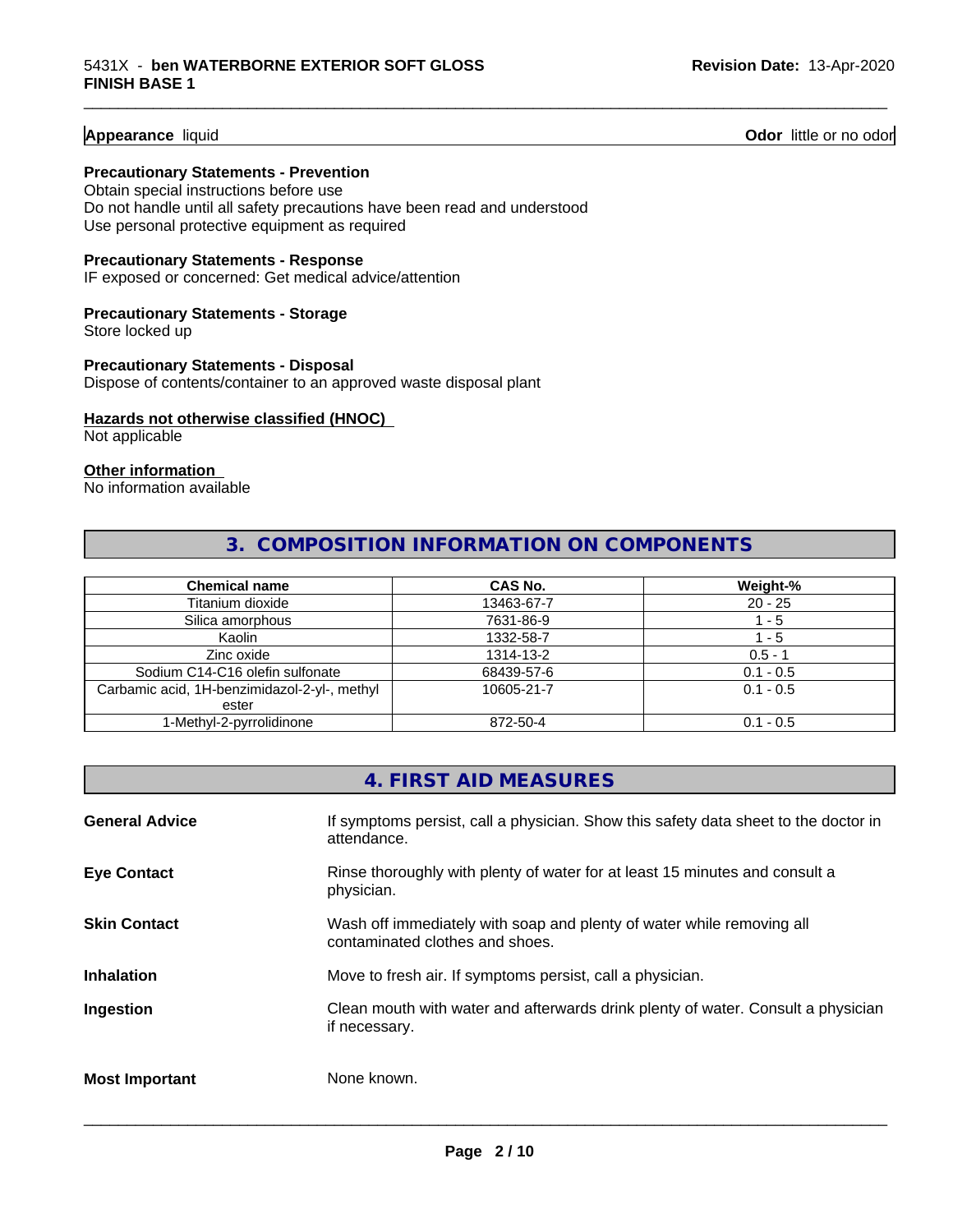| <b>Symptoms/Effects</b>                                                 |                                                               |                                                       |                                                    |                                                                                                                 |
|-------------------------------------------------------------------------|---------------------------------------------------------------|-------------------------------------------------------|----------------------------------------------------|-----------------------------------------------------------------------------------------------------------------|
| <b>Notes To Physician</b>                                               |                                                               | Treat symptomatically.                                |                                                    |                                                                                                                 |
|                                                                         |                                                               |                                                       | 5. FIRE-FIGHTING MEASURES                          |                                                                                                                 |
|                                                                         | <b>Suitable Extinguishing Media</b>                           |                                                       |                                                    | Use extinguishing measures that are appropriate to local<br>circumstances and the surrounding environment.      |
|                                                                         |                                                               | Protective equipment and precautions for firefighters | and full protective gear.                          | As in any fire, wear self-contained breathing apparatus<br>pressure-demand, MSHA/NIOSH (approved or equivalent) |
|                                                                         | <b>Specific Hazards Arising From The Chemical</b>             |                                                       | extreme heat.                                      | Closed containers may rupture if exposed to fire or                                                             |
|                                                                         | Sensitivity to mechanical impact                              |                                                       | No.                                                |                                                                                                                 |
|                                                                         | Sensitivity to static discharge                               |                                                       | No                                                 |                                                                                                                 |
| <b>Flash Point Data</b><br><b>Method</b>                                | Flash point (°F)<br>Flash Point (°C)                          |                                                       | Not applicable<br>Not applicable<br>Not applicable |                                                                                                                 |
|                                                                         | <b>Flammability Limits In Air</b>                             |                                                       |                                                    |                                                                                                                 |
|                                                                         | Lower flammability limit:<br><b>Upper flammability limit:</b> |                                                       | Not applicable<br>Not applicable                   |                                                                                                                 |
| <b>NFPA</b>                                                             | Health: 2                                                     | Flammability: 0                                       | Instability: 0                                     | <b>Special: Not Applicable</b>                                                                                  |
| <b>NFPA Legend</b><br>0 - Not Hazardous<br>1 - Slightly<br>2 - Moderate |                                                               |                                                       |                                                    |                                                                                                                 |

4 - Severe

3 - High

*The ratings assigned are only suggested ratings, the contractor/employer has ultimate responsibilities for NFPA ratings where this system is used.*

*Additional information regarding the NFPA rating system is available from the National Fire Protection Agency (NFPA) at www.nfpa.org.*

# **6. ACCIDENTAL RELEASE MEASURES**

| <b>Personal Precautions</b>      | Avoid contact with skin, eyes and clothing. Ensure adequate ventilation.                             |  |
|----------------------------------|------------------------------------------------------------------------------------------------------|--|
| <b>Other Information</b>         | Prevent further leakage or spillage if safe to do so.                                                |  |
| <b>Environmental precautions</b> | See Section 12 for additional Ecological Information.                                                |  |
| <b>Methods for Cleaning Up</b>   | Soak up with inert absorbent material. Sweep up and shovel into suitable<br>containers for disposal. |  |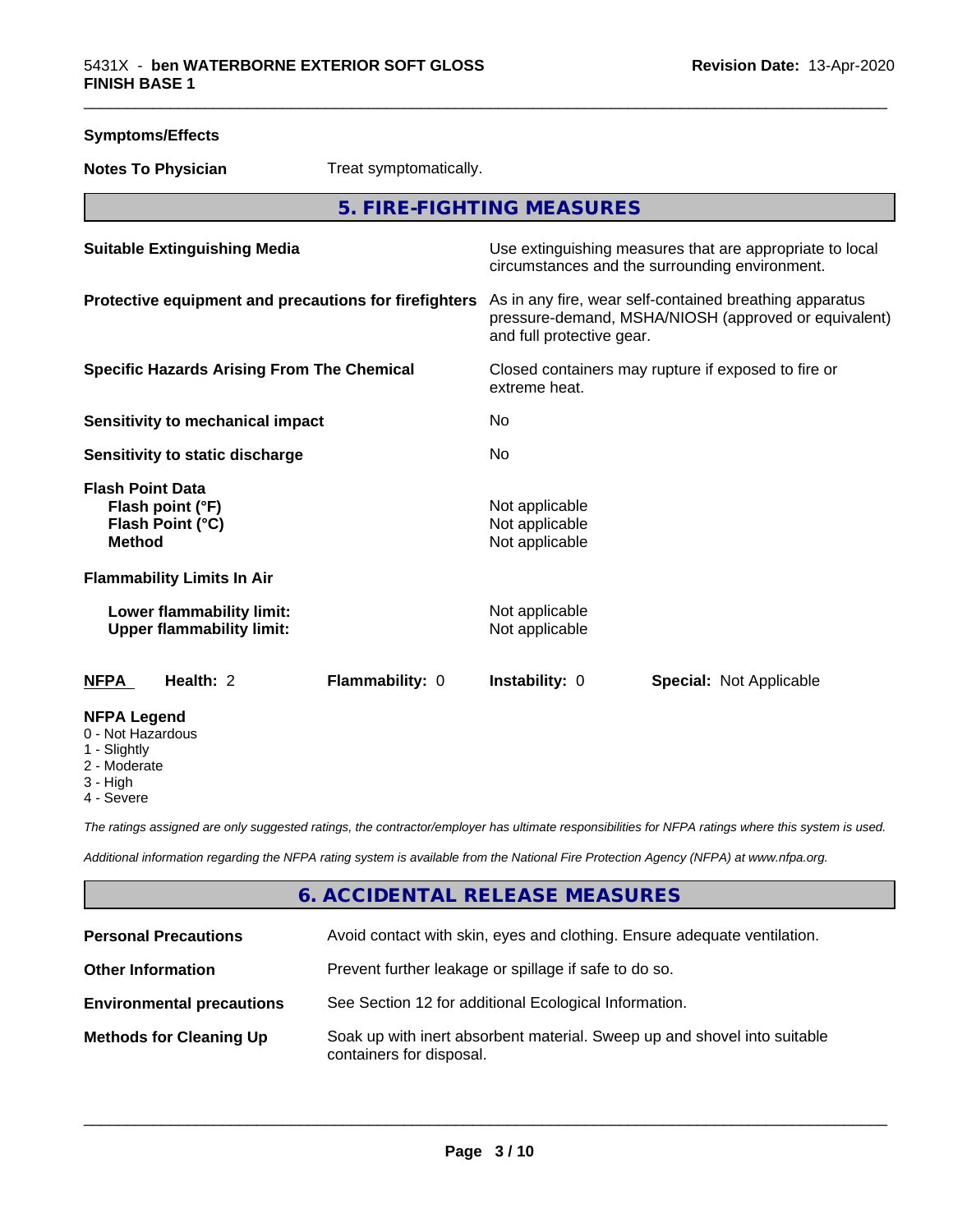|                               | 7. HANDLING AND STORAGE                                                                                                                                                          |
|-------------------------------|----------------------------------------------------------------------------------------------------------------------------------------------------------------------------------|
| <b>Handling</b>               | Avoid contact with skin, eyes and clothing. Avoid breathing vapors, spray mists or<br>sanding dust. In case of insufficient ventilation, wear suitable respiratory<br>equipment. |
| <b>Storage</b>                | Keep container tightly closed. Keep out of the reach of children.                                                                                                                |
| <b>Incompatible Materials</b> | No information available                                                                                                                                                         |

**8. EXPOSURE CONTROLS/PERSONAL PROTECTION**

#### **Exposure Limits**

| <b>Chemical name</b> | <b>ACGIH TLV</b>                                                                                                            | <b>OSHA PEL</b>                                         |
|----------------------|-----------------------------------------------------------------------------------------------------------------------------|---------------------------------------------------------|
| Titanium dioxide     | TWA: $10 \text{ mg/m}^3$                                                                                                    | 15 mg/m <sup>3</sup> - TWA                              |
| Silica amorphous     | N/E                                                                                                                         | 20 mppcf - TWA                                          |
| Kaolin               | TWA: 2 $mg/m3$ particulate matter<br>containing no asbestos and <1%<br>crystalline silica, respirable particulate<br>matter | 15 mg/m <sup>3</sup> - TWA<br>5 mg/m <sup>3</sup> - TWA |
| Zinc oxide           | STEL: 10 mg/m <sup>3</sup> respirable particulate<br>matter<br>TWA: $2 \text{ mg/m}^3$ respirable particulate<br>matter     | $5 \text{ mg/m}^3$ - TWA<br>15 mg/m $3$ - TWA           |

#### **Legend**

ACGIH - American Conference of Governmental Industrial Hygienists Exposure Limits OSHA - Occupational Safety & Health Administration Exposure Limits N/E - Not Established

Ensure adequate ventilation, especially in confined areas.

#### **Personal Protective Equipment**

| <b>Eye/Face Protection</b>    | Safety glasses with side-shields.                                                                                                                                                                                                                                                    |
|-------------------------------|--------------------------------------------------------------------------------------------------------------------------------------------------------------------------------------------------------------------------------------------------------------------------------------|
| <b>Skin Protection</b>        | Protective gloves and impervious clothing.                                                                                                                                                                                                                                           |
| <b>Respiratory Protection</b> | Use only with adequate ventilation. In operations where exposure limits are                                                                                                                                                                                                          |
|                               | exceeded, use a NIOSH approved respirator that has been selected by a<br>technically qualified person for the specific work conditions. When spraying the<br>product or applying in confined areas, wear a NIOSH approved respirator<br>specified for paint spray or organic vapors. |
| <b>Hygiene Measures</b>       | Avoid contact with skin, eyes and clothing. Remove and wash contaminated<br>clothing before re-use. Wash thoroughly after handling.                                                                                                                                                  |

## **9. PHYSICAL AND CHEMICAL PROPERTIES**

**Appearance** liquid **Odor**<br> **Odor Threshold**<br> **Odor Threshold**<br> **Odor Threshold**<br> **Odor Density (Ibs/gal)** 10.3 - 10.7<br> **Specific Gravity** 1.23 - 1.28 **Specific Gravity** 

**No information available**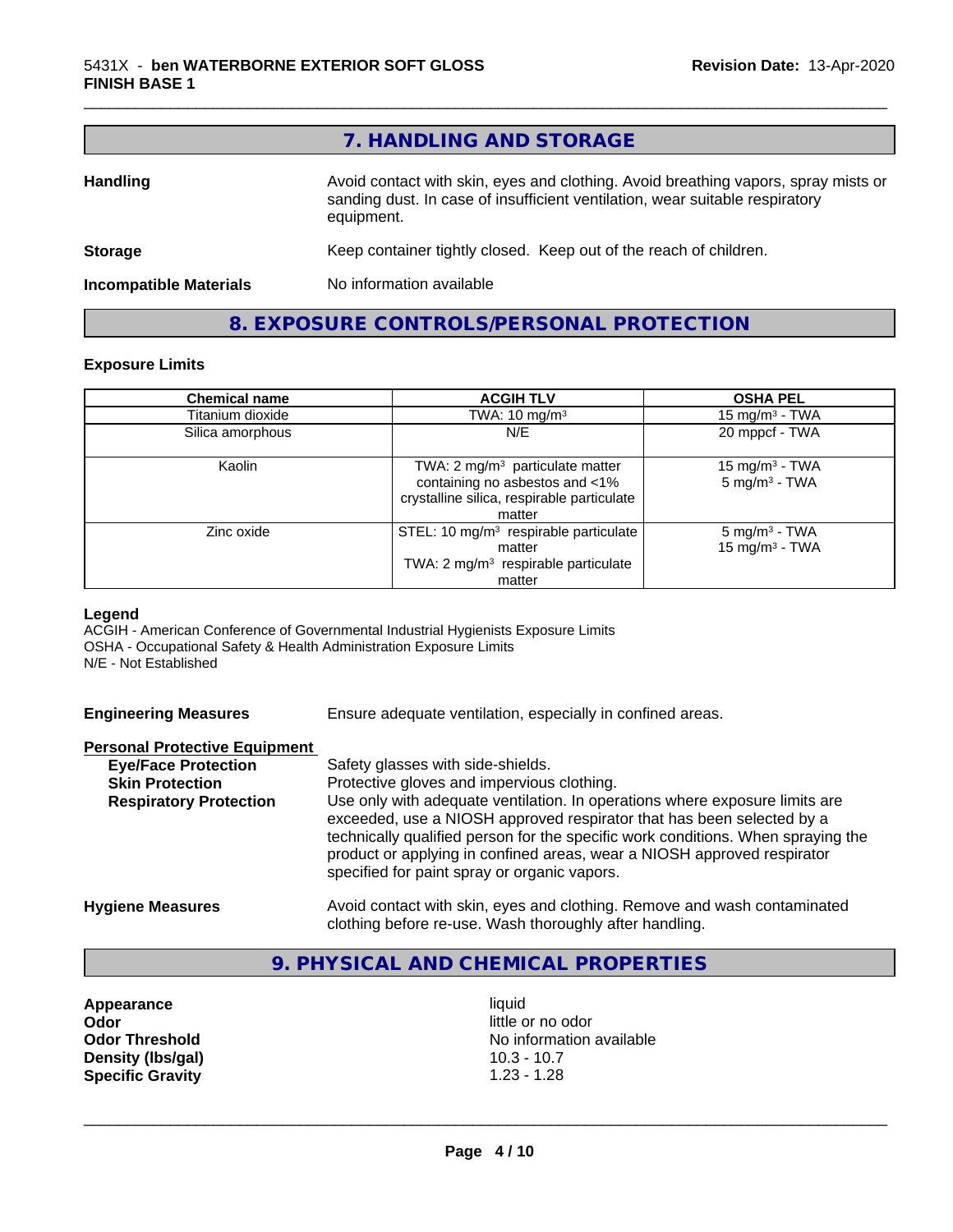**Viscosity (cps)** <br> **Viscosity (cps)** No information available<br>
No information available<br>
No information available **Water solubility**<br> **Evaporation Rate**<br> **Evaporation Rate**<br> **Evaporation Rate Vapor pressure** No information available **Vapor density No information available No information available Wt. % Solids** 45 - 55 **Vol. % Solids Wt. % Volatiles** 45 - 55 **Vol. % Volatiles** 60 - 70 **VOC Regulatory Limit (g/L)** < 50 **Boiling Point (°F)** 212 **Boiling Point (°C) Freezing point (°F)** 32 **Freezing Point (°C)** 0 **Flash point (°F)** Not applicable **Flash Point (°C)** Not applicable **Method**<br> **Flammability (solid, gas)**<br> **Example 2018** Not applicable **Flammability** (solid, gas) **Upper flammability limit:** Not applicable **Lower flammability limit:** Not applicable **Autoignition Temperature (°F)** No information available **Autoignition Temperature (°C)**<br> **Decomposition Temperature (°F)** Moinformation available **Decomposition Temperature (°F) Decomposition Temperature (°C)** No information available<br> **Partition coefficient Partition available** 

**pH**<br>
Viscosity (cps) The Contract Contract Contract Contract Contract Contract Contract Contract Contract Contract Co<br>
No information available **Solubility(ies)** No information available **Evaporation Rate** No information available **No information available** 

\_\_\_\_\_\_\_\_\_\_\_\_\_\_\_\_\_\_\_\_\_\_\_\_\_\_\_\_\_\_\_\_\_\_\_\_\_\_\_\_\_\_\_\_\_\_\_\_\_\_\_\_\_\_\_\_\_\_\_\_\_\_\_\_\_\_\_\_\_\_\_\_\_\_\_\_\_\_\_\_\_\_\_\_\_\_\_\_\_\_\_\_\_

# **10. STABILITY AND REACTIVITY**

| <b>Reactivity</b>                         | Not Applicable                           |
|-------------------------------------------|------------------------------------------|
| <b>Chemical Stability</b>                 | Stable under normal conditions.          |
| <b>Conditions to avoid</b>                | Prevent from freezing.                   |
| <b>Incompatible Materials</b>             | No materials to be especially mentioned. |
| <b>Hazardous Decomposition Products</b>   | None under normal use.                   |
| <b>Possibility of hazardous reactions</b> | None under normal conditions of use.     |

# **11. TOXICOLOGICAL INFORMATION**

#### **Product Information**

**Information on likely routes of exposure**

**Principal Routes of Exposure** Eye contact, skin contact and inhalation.

**Acute Toxicity**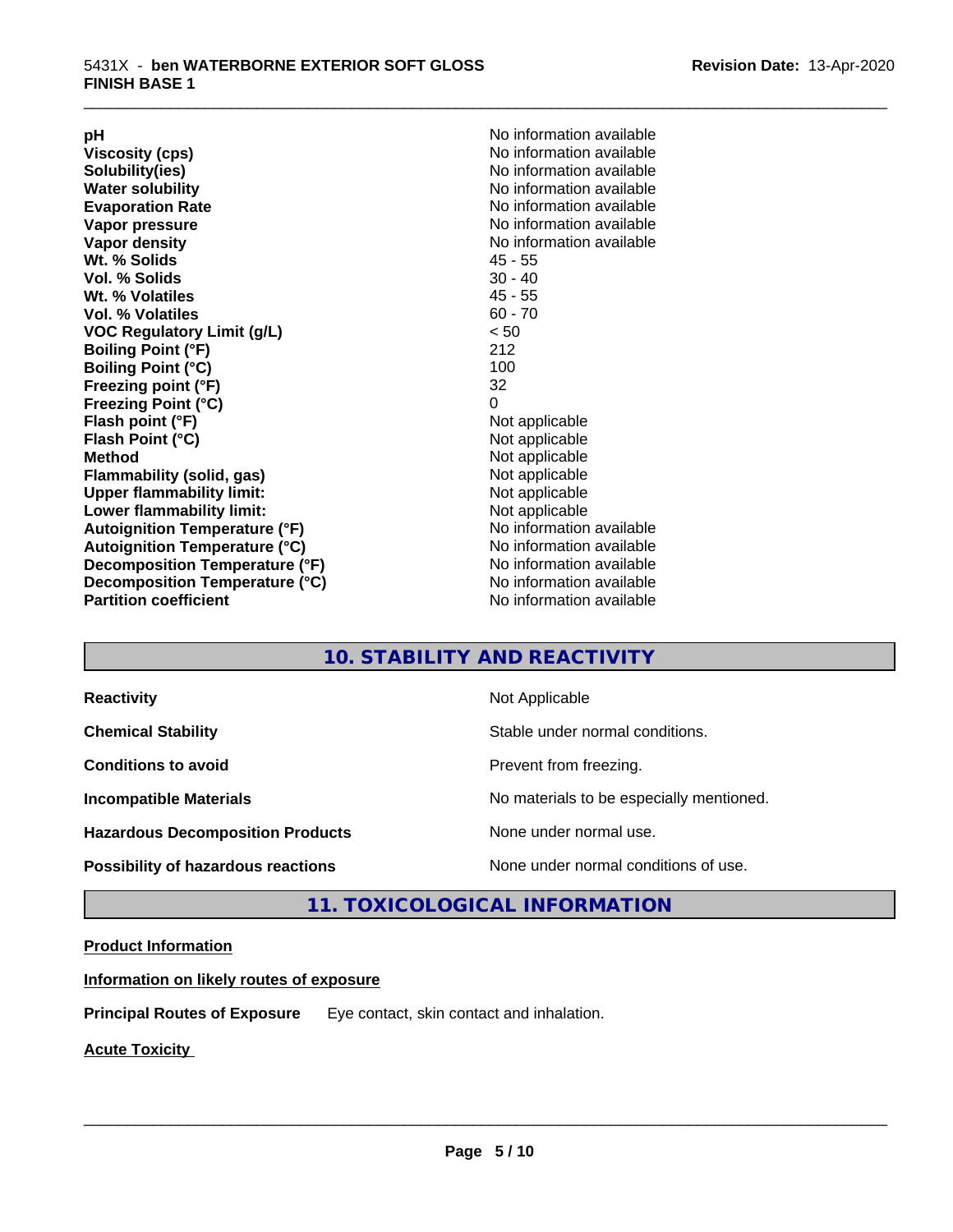# **Product Information** No information available

#### **Symptoms related to the physical,chemical and toxicological characteristics**

**Symptoms** No information available

#### **Delayed and immediate effects as well as chronic effects from short and long-term exposure**

| Eye contact                     | May cause slight irritation.                                                      |
|---------------------------------|-----------------------------------------------------------------------------------|
| <b>Skin contact</b>             | Substance may cause slight skin irritation. Prolonged or repeated contact may dry |
|                                 | skin and cause irritation.                                                        |
| <b>Inhalation</b>               | May cause irritation of respiratory tract.                                        |
| Ingestion                       | Ingestion may cause gastrointestinal irritation, nausea, vomiting and diarrhea.   |
| <b>Sensitization</b>            | No information available                                                          |
| <b>Neurological Effects</b>     | No information available.                                                         |
| <b>Mutagenic Effects</b>        | Suspected of causing genetic defects.                                             |
| <b>Reproductive Effects</b>     | May damage fertility or the unborn child.                                         |
| <b>Developmental Effects</b>    | No information available.                                                         |
| <b>Target organ effects</b>     | No information available.                                                         |
| <b>STOT - single exposure</b>   | No information available.                                                         |
| <b>STOT - repeated exposure</b> | No information available.                                                         |
| Other adverse effects           | No information available.                                                         |
| <b>Aspiration Hazard</b>        | No information available                                                          |

#### **Numerical measures of toxicity**

#### **The following values are calculated based on chapter 3.1 of the GHS document**

| ATEmix (oral)          | 42672 mg/kg  |
|------------------------|--------------|
| <b>ATEmix (dermal)</b> | 113393 mg/kg |

#### **Component Information**

| Chemical name                                                       | Oral LD50                                    | Dermal LD50                                                                          | <b>Inhalation LC50</b> |
|---------------------------------------------------------------------|----------------------------------------------|--------------------------------------------------------------------------------------|------------------------|
| Titanium dioxide<br>13463-67-7                                      | $> 10000$ mg/kg (Rat)                        |                                                                                      |                        |
| Silica amorphous<br>7631-86-9                                       | $= 7900$ mg/kg (Rat)                         | $>$ 2000 mg/kg (Rabbit)                                                              | $> 2.2$ mg/L (Rat) 1 h |
| Kaolin<br>1332-58-7                                                 | $>$ 5000 mg/kg (Rat)                         | $>$ 5000 mg/kg (Rat)                                                                 |                        |
| Zinc oxide<br>1314-13-2                                             | $> 5000$ mg/kg (Rat)                         |                                                                                      |                        |
| Sodium C14-C16 olefin sulfonate<br>68439-57-6                       | $= 2220$ mg/kg (Rat)                         | $> 740$ mg/kg (Rabbit)                                                               |                        |
| Carbamic acid.<br>1H-benzimidazol-2-yl-, methyl ester<br>10605-21-7 | $> 5050$ mg/kg (Rat)<br>$= 6400$ mg/kg (Rat) | $> 10000$ mg/kg (Rabbit) = 2 g/kg<br>$\text{Rat}$ ) = 8500 mg/kg ( $\text{Rabbit}$ ) |                        |
| 1-Methyl-2-pyrrolidinone<br>872-50-4                                | $=$ 3914 mg/kg (Rat)                         | $= 8$ g/kg (Rabbit)                                                                  | $> 5.1$ mg/L (Rat) 4 h |

# **Chronic Toxicity**

#### **Carcinogenicity**

*The information below indicateswhether each agency has listed any ingredient as a carcinogen:.*

| Chemical<br>name<br>ncai | IADC<br>`**             | NITD<br>M.<br>. | ∧פ⊔<br>$\overline{\phantom{a}}$ |
|--------------------------|-------------------------|-----------------|---------------------------------|
|                          | 2P<br>'ossible<br>Human |                 | ictar<br>പാ∟പ                   |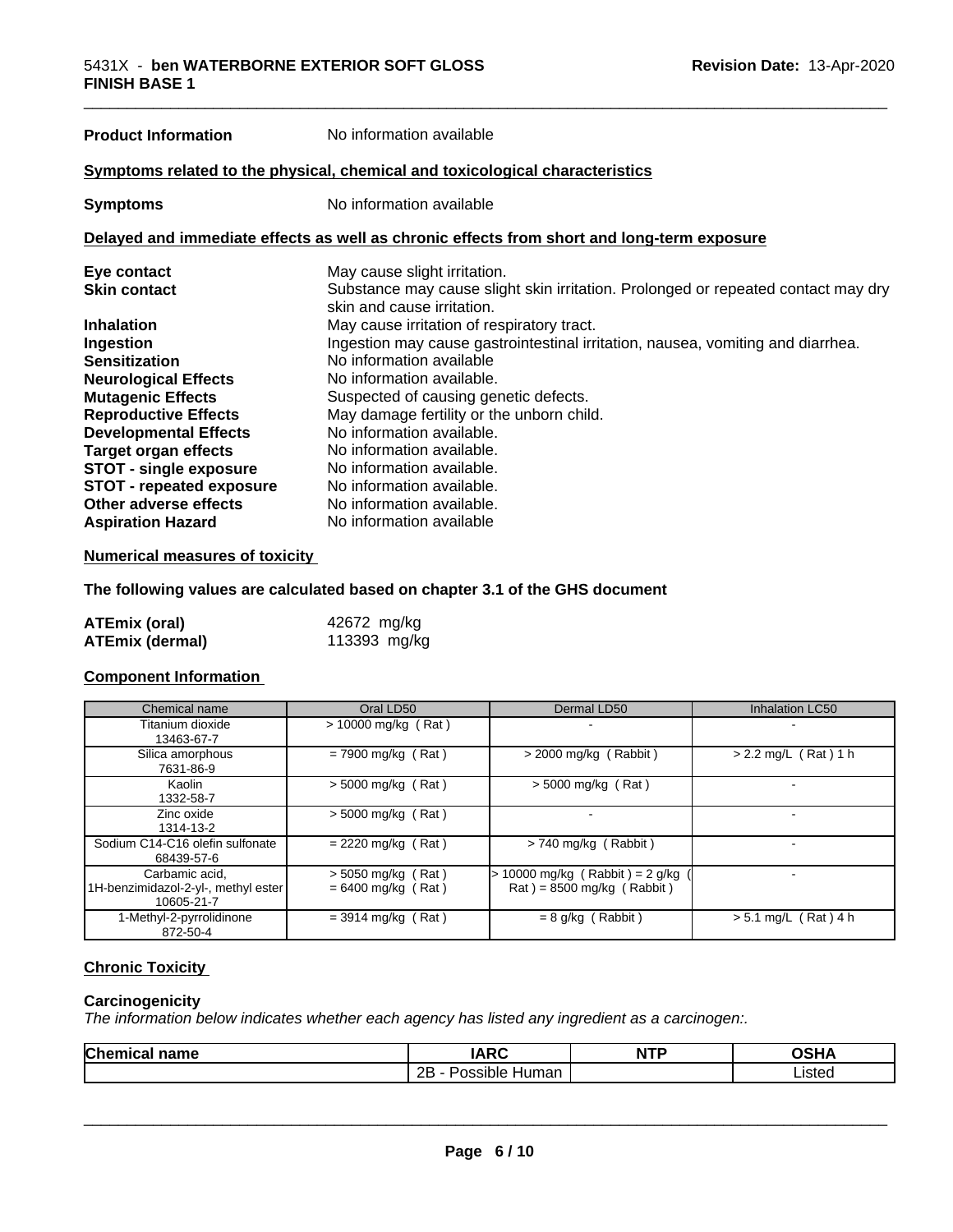#### 5431X - **ben WATERBORNE EXTERIOR SOFT GLOSS FINISH BASE 1**

| -<br>dioxide<br>---<br>шл<br>1 L c |  |  |
|------------------------------------|--|--|

\_\_\_\_\_\_\_\_\_\_\_\_\_\_\_\_\_\_\_\_\_\_\_\_\_\_\_\_\_\_\_\_\_\_\_\_\_\_\_\_\_\_\_\_\_\_\_\_\_\_\_\_\_\_\_\_\_\_\_\_\_\_\_\_\_\_\_\_\_\_\_\_\_\_\_\_\_\_\_\_\_\_\_\_\_\_\_\_\_\_\_\_\_

• Although IARC has classified titanium dioxide as possibly carcinogenic to humans (2B), their summary concludes: "No significant exposure to titanium dioxide is thought to occur during the use of products in which titanium dioxide is bound to other materials, such as paint."

#### **Legend**

IARC - International Agency for Research on Cancer NTP - National Toxicity Program OSHA - Occupational Safety & Health Administration

**12. ECOLOGICAL INFORMATION**

# **Ecotoxicity Effects**

The environmental impact of this product has not been fully investigated.

#### **Product Information**

# **Acute Toxicity to Fish**

No information available

#### **Acute Toxicity to Aquatic Invertebrates**

No information available

#### **Acute Toxicity to Aquatic Plants**

No information available

#### **Persistence / Degradability**

No information available.

#### **Bioaccumulation**

There is no data for this product.

#### **Mobility in Environmental Media**

No information available.

#### **Ozone**

No information available

#### **Component Information**

#### **Acute Toxicity to Fish**

Titanium dioxide  $LC50:$  > 1000 mg/L (Fathead Minnow - 96 hr.) Carbamic acid, 1H-benzimidazol-2-yl-, methyl ester LC50: 1.5 mg/L (Rainbow Trout - 96 hr.)

#### **Acute Toxicity to Aquatic Invertebrates**

Carbamic acid, 1H-benzimidazol-2-yl-, methyl ester LC50: 0.22 mg/L (water flea - 48 hr.)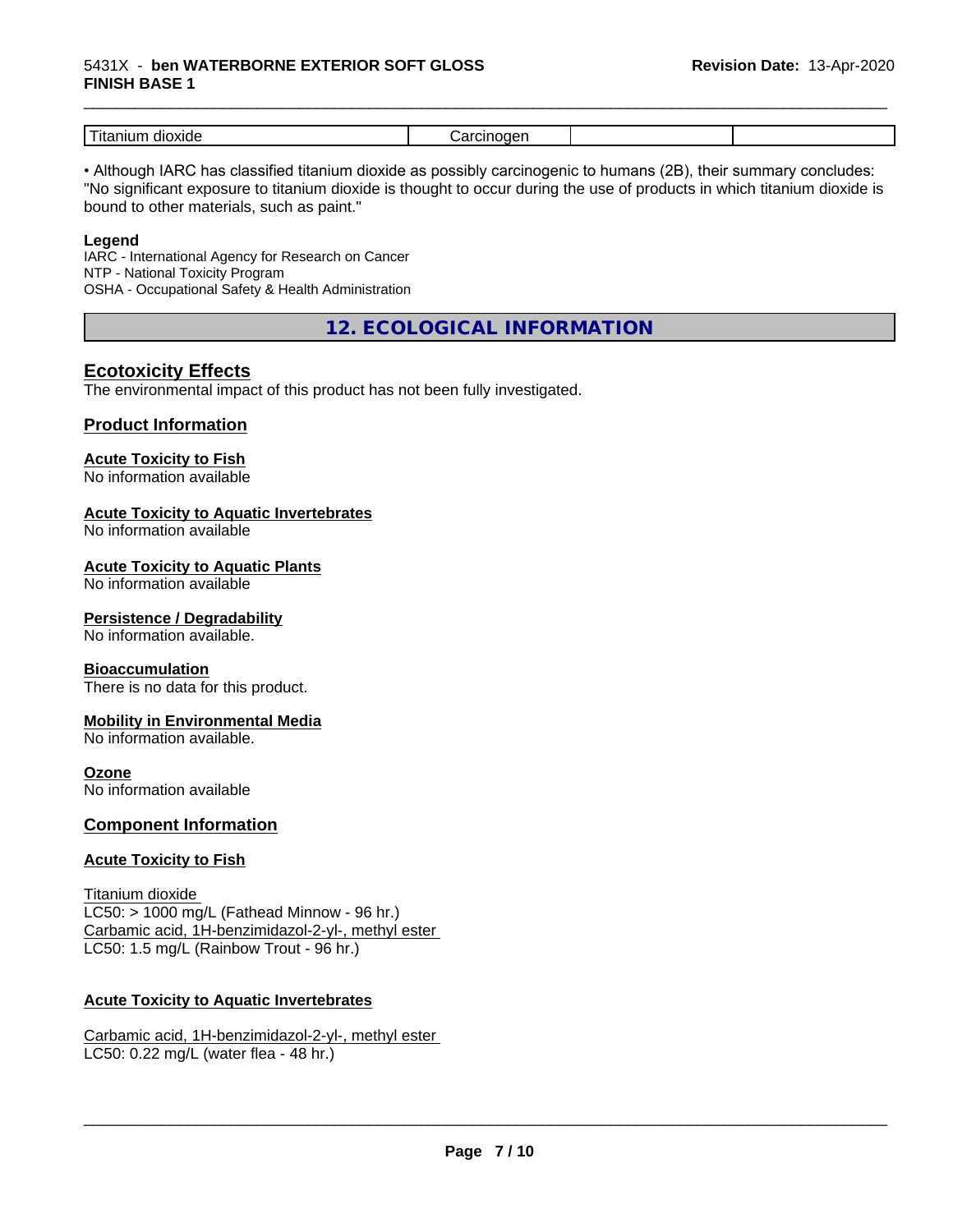#### **Acute Toxicity to Aquatic Plants**

No information available

|                              | 13. DISPOSAL CONSIDERATIONS                                                                                                                                                                                               |
|------------------------------|---------------------------------------------------------------------------------------------------------------------------------------------------------------------------------------------------------------------------|
| <b>Waste Disposal Method</b> | Dispose of in accordance with federal, state, and local regulations. Local<br>requirements may vary, consult your sanitation department or state-designated<br>environmental protection agency for more disposal options. |
|                              | 14. TRANSPORT INFORMATION                                                                                                                                                                                                 |
| <b>DOT</b>                   | Not regulated                                                                                                                                                                                                             |
| <b>ICAO/IATA</b>             | Not regulated                                                                                                                                                                                                             |
| <b>IMDG/IMO</b>              | Not regulated                                                                                                                                                                                                             |
|                              | <b>15. REGULATORY INFORMATION</b>                                                                                                                                                                                         |

\_\_\_\_\_\_\_\_\_\_\_\_\_\_\_\_\_\_\_\_\_\_\_\_\_\_\_\_\_\_\_\_\_\_\_\_\_\_\_\_\_\_\_\_\_\_\_\_\_\_\_\_\_\_\_\_\_\_\_\_\_\_\_\_\_\_\_\_\_\_\_\_\_\_\_\_\_\_\_\_\_\_\_\_\_\_\_\_\_\_\_\_\_

# **International Inventories**

| <b>TSCA: United States</b> | Yes - All components are listed or exempt. |
|----------------------------|--------------------------------------------|
| <b>DSL: Canada</b>         | Yes - All components are listed or exempt. |

# **Federal Regulations**

| SARA 311/312 hazardous categorization |  |
|---------------------------------------|--|
|---------------------------------------|--|

| Acute health hazard               | Nο  |
|-----------------------------------|-----|
| Chronic Health Hazard             | Yes |
| Fire hazard                       | Nο  |
| Sudden release of pressure hazard | Nο  |
| <b>Reactive Hazard</b>            | N٥  |

#### **SARA 313**

Section 313 of Title III of the Superfund Amendments and Reauthorization Act of 1986 (SARA). This product contains a chemical or chemicals which are subject to the reporting requirements of the Act and Title 40 of the Code of Federal Regulations, Part 372:

*None*

**Clean Air Act,Section 112 Hazardous Air Pollutants (HAPs) (see 40 CFR 61)**

This product contains the following HAPs:

*None*

# **US State Regulations**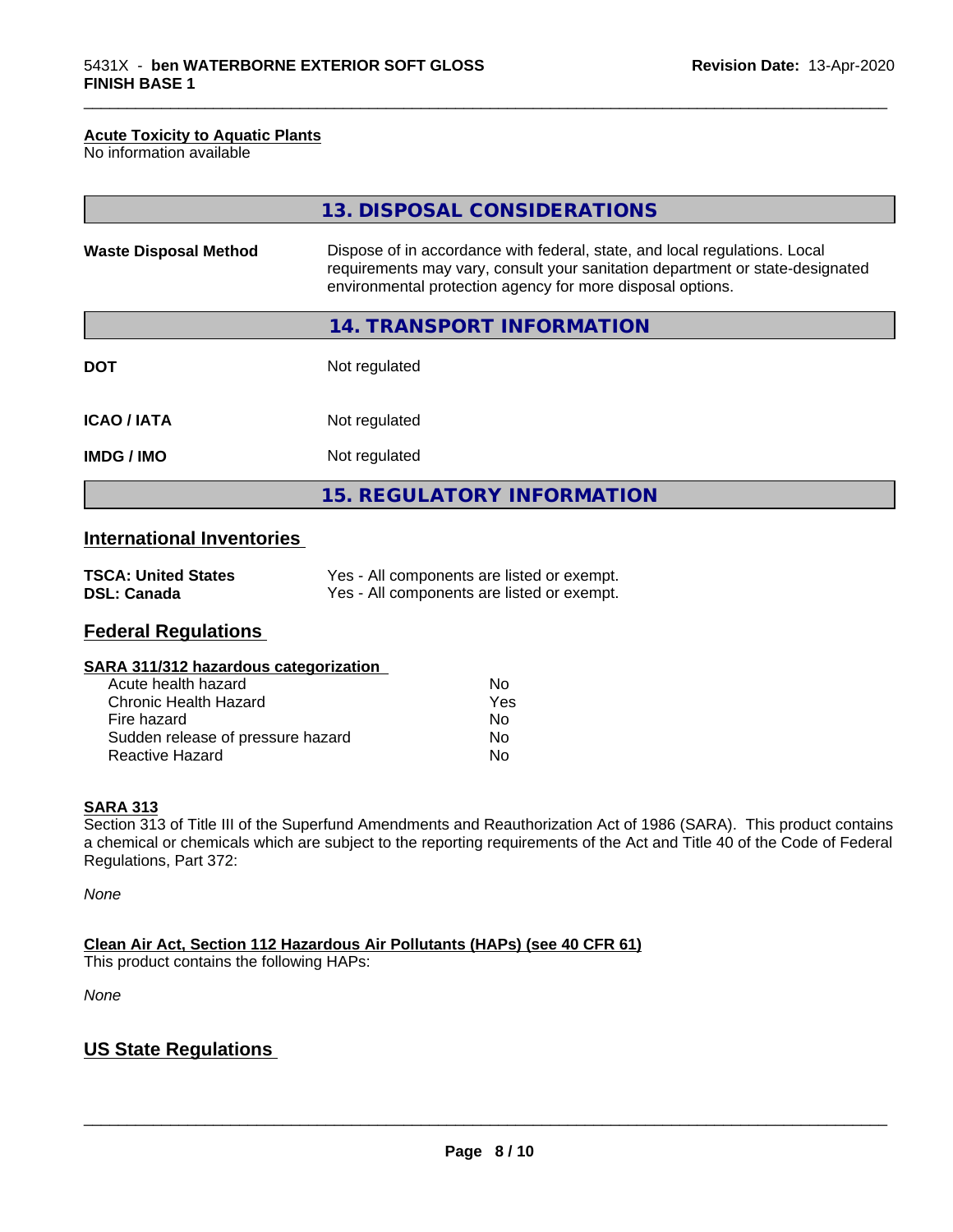#### **California Proposition 65**

**WARNING:** Cancer and Reproductive Harm– www.P65warnings.ca.gov

#### **State Right-to-Know**

| <b>Chemical name</b>                  | <b>Massachusetts</b> | <b>New Jersey</b> | Pennsylvania |
|---------------------------------------|----------------------|-------------------|--------------|
| Titanium dioxide                      |                      |                   |              |
| Silica amorphous                      |                      |                   |              |
| Kaolin                                |                      |                   |              |
| Carbamic acid, 1H-benzimidazol-2-yl-, |                      |                   |              |
| methyl ester                          |                      |                   |              |
| 1-Methyl-2-pyrrolidinone              |                      |                   |              |

#### **Legend**

X - Listed

# **16. OTHER INFORMATION**

**HMIS** - **Health:** 2\* **Flammability:** 0 **Reactivity:** 0 **PPE:** -

#### **HMIS Legend**

- 0 Minimal Hazard
- 1 Slight Hazard
- 2 Moderate Hazard
- 3 Serious Hazard
- 4 Severe Hazard
- Chronic Hazard

X - Consult your supervisor or S.O.P. for "Special" handling instructions.

*Note: The PPE rating has intentionally been left blank. Choose appropriate PPE that will protect employees from the hazards the material will present under the actual normal conditions of use.*

*Caution: HMISÒ ratings are based on a 0-4 rating scale, with 0 representing minimal hazards or risks, and 4 representing significant hazards or risks. Although HMISÒ ratings are not required on MSDSs under 29 CFR 1910.1200, the preparer, has chosen to provide them. HMISÒ ratings are to be used only in conjunction with a fully implemented HMISÒ program by workers who have received appropriate HMISÒ training. HMISÒ is a registered trade and service mark of the NPCA. HMISÒ materials may be purchased exclusively from J. J. Keller (800) 327-6868.*

 **WARNING!** If you scrape, sand, or remove old paint, you may release lead dust. LEAD IS TOXIC. EXPOSURE TO LEAD DUST CAN CAUSE SERIOUS ILLNESS, SUCH AS BRAIN DAMAGE, ESPECIALLY IN CHILDREN. PREGNANT WOMEN SHOULD ALSO AVOID EXPOSURE.Wear a NIOSH approved respirator to control lead exposure. Clean up carefully with a HEPA vacuum and a wet mop. Before you start, find out how to protect yourself and your family by contacting the National Lead Information Hotline at 1-800-424-LEAD or log on to www.epa.gov/lead.

| <b>Prepared By</b>    | <b>Product Stewardship Department</b><br>Benjamin Moore & Co.<br>101 Paragon Drive<br>Montvale, NJ 07645<br>800-225-5554 |
|-----------------------|--------------------------------------------------------------------------------------------------------------------------|
| <b>Revision Date:</b> | 13-Apr-2020                                                                                                              |